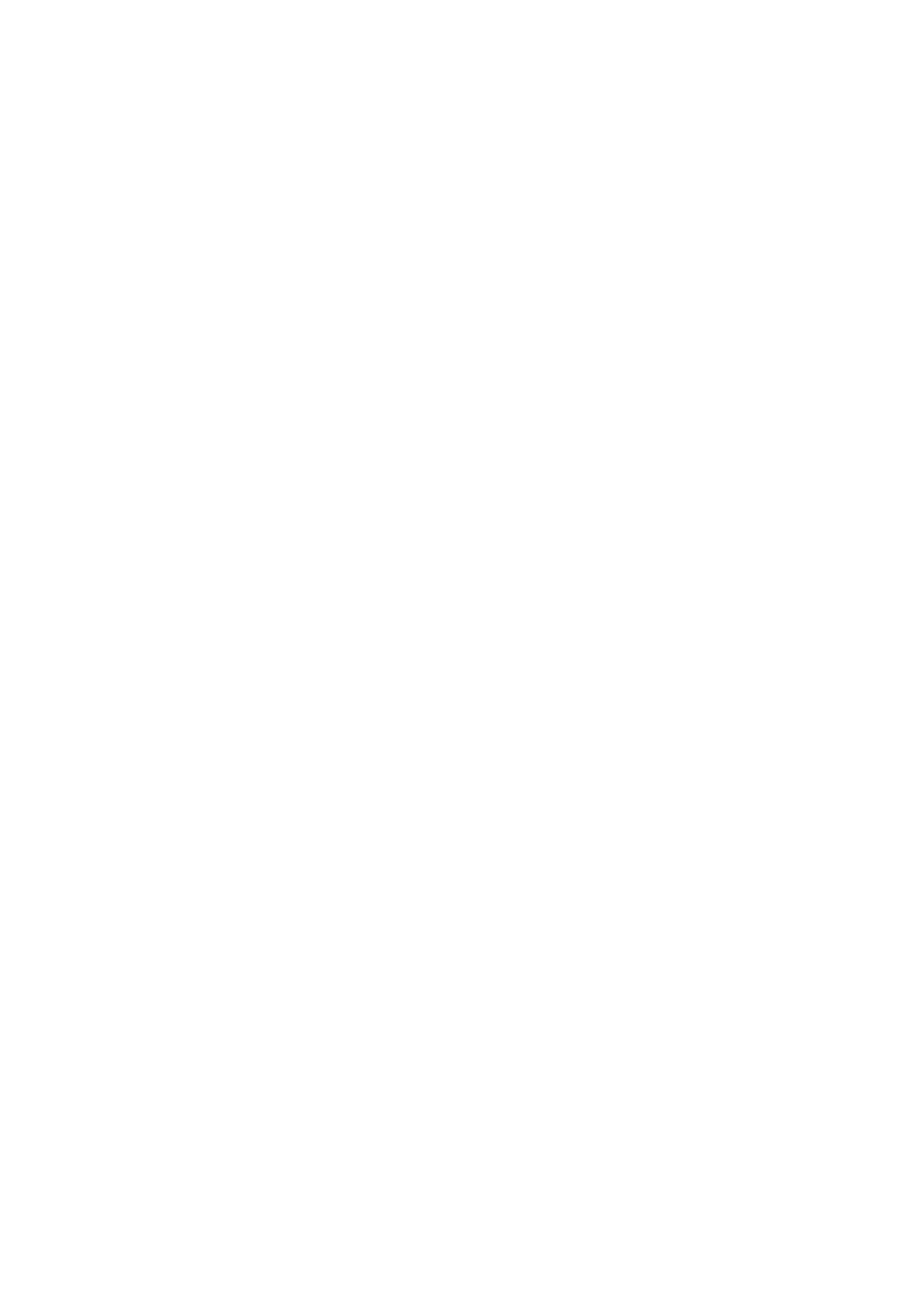# Unique Information and Secret Key Decompositions

Johannes Rauh<sup>∗</sup> , Pradeep Kr. Banerjee<sup>∗</sup> , Eckehard Olbrich and Jürgen Jost

Max Planck Institute for Mathematics in the Sciences, Leipzig, Germany

Email: {jrauh, pradeep, olbrich, jjost}@mis.mpg.de

#### Abstract

The *unique information* (UI) is an information measure that quantifies a deviation from the Blackwell order. We have recently shown that this quantity is an upper bound on the *one-way secret key rate*. In this paper, we prove a triangle inequality for the UI, which implies that the UI is never greater than one of the best known upper bounds on the *two-way secret key rate*. We conjecture that the UI lower bounds the two-way rate and discuss implications of the conjecture.

#### Index Terms

Unique information, secret key rate, Blackwell order, less noisy order.

#### **CONTENTS**

# I Introduction [1](#page-2-0)

| $\bf{I}$          | The Unique Information and its Properties |                                                                                                            | 2 |
|-------------------|-------------------------------------------|------------------------------------------------------------------------------------------------------------|---|
|                   | $II-A$                                    |                                                                                                            |   |
|                   | $II-B$                                    |                                                                                                            |   |
| Ш                 | <b>Bounds on Secret Key Rates</b>         |                                                                                                            | 4 |
|                   | III-A                                     |                                                                                                            |   |
|                   | $III-B$                                   |                                                                                                            |   |
|                   | $III-C$                                   | Unique information based bounds on the two-way rate and a conjecture $\dots \dots \dots \dots \dots \dots$ |   |
| IV                | <b>Conclusion</b>                         |                                                                                                            | 6 |
| Appendix          |                                           | 6                                                                                                          |   |
| <b>References</b> |                                           |                                                                                                            |   |

#### <span id="page-2-1"></span>I. INTRODUCTION

<span id="page-2-0"></span>We consider the well-known *source model* for secret key agreement [\[1\]](#page-8-1), [\[2\]](#page-8-2): Alice, Bob and an adversary Eve observe n i.i.d. copies of random variables S, Y and Z resp., where  $(S, Y, Z)$  is distributed according to some joint distribution known to all parties. Alice and Bob wish to agree on a common secret key, by publicly communicating messages over an authenticated and noiseless channel transparent to Eve.

A *two-way* public communication protocol proceeds in rounds, where Alice and Bob exchange messages in alternating order, with Alice sending messages in the odd rounds and Bob in the even rounds. Each message is a function of the sender's observation and all the messages exchanged so far. At the end of the protocol, Alice (resp., Bob) computes a key  $K$  (resp.,  $K'$ ) as a function of  $S<sup>n</sup>$  (resp.,  $Y<sup>n</sup>$ ) and C, the set of all exchanged messages.

**Definition 1** ([\[1\]](#page-8-1)). The two-way secret key rate, denoted  $S_{\leftrightarrow}(S;Y|Z)$ , is the maximum rate R such that for every  $\epsilon > 0$ , and for sufficiently large n, there exists a public communication protocol such that K and K' (ranging over some common set K) *agree with probability at least*  $1 - \epsilon$ *, satisfying* 

$$
\frac{1}{n}H(K) > \frac{1}{n}\log|\mathcal{K}| - \epsilon, \quad \frac{1}{n}I(K; C, Z^n) \le \epsilon,\tag{1}
$$

*and achieving*  $\frac{1}{n}H(K) \geq R - \epsilon$ .

[\(1\)](#page-2-1) ensures that the key is almost uniformly distributed and that the *rate* at which Eve learns information about the key is negligibly small. A still stronger definition requires that Eve's *total* information about the key is negligibly small. For the source model, both these definitions give the same secret key rates [\[3\]](#page-8-3). We refer [\[4,](#page-8-4) Section 17.3] for a review.

The protocol is *one-way* if there is only one round of communication from Alice to Bob. The corresponding key rate is called the *one-way secret key rate*  $S_{\rightarrow}(S; Y|Z)$ . The one-way secret key rate is a lower bound on the two-way secret key rate. The former can be expressed as an optimization problem over Markov kernels of bounded size [\[5\]](#page-8-5), [\[6\]](#page-8-6). In contrast,

<sup>∗</sup>The first two authors contributed equally to this work.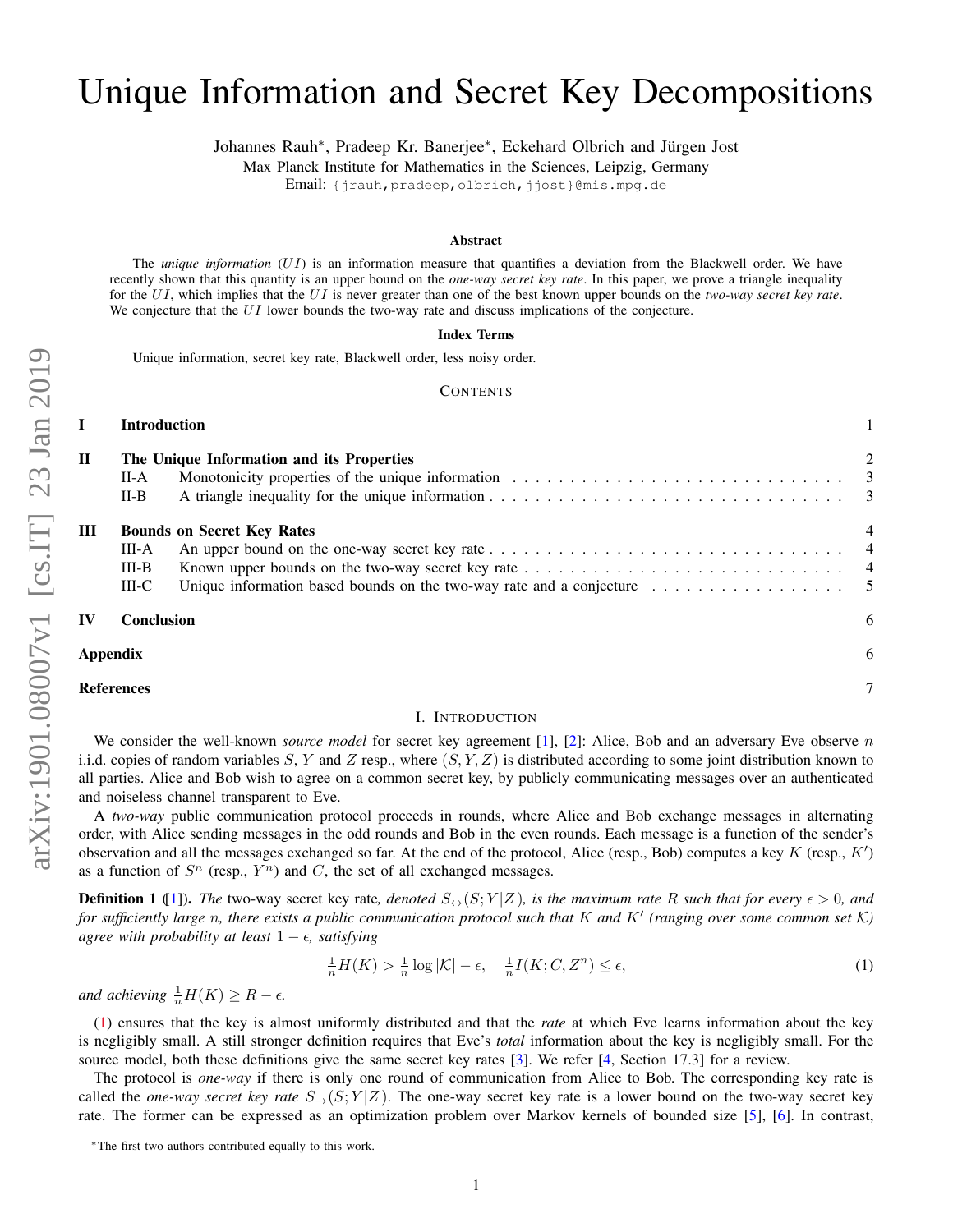no algorithm to compute the two-way key rate is known, and its value is known only for a handful of distributions [\[6\]](#page-8-6)–[\[9\]](#page-8-7). Computing the two-way rate is a fundamental and open area of inquiry in information-theoretic cryptography.

The state-of-the-art upper bounds on the two-way key rate rely on the following key observation [\[7\]](#page-8-8), [\[10\]](#page-8-9): Let  $s =$  $S_{\leftrightarrow}(S;Y|Z)$ . Imagine a fourth party Charlie who observes i.i.d. copies of a correlated random variable Z'. If we decompose s into two parts: a part s<sub>1</sub> which Charlie does not know, and a part s<sub>2</sub> = s - s<sub>1</sub> which Charlie knows about the secret key shared between S and Y w.r.t. Z, then  $s_1$  is at most  $S_{\leftrightarrow}(S;Y|Z')$ , while  $s_2$  is at most  $S_{\rightarrow}(SY;Z'|Z)$ . Thus, for any  $(S, Y, Z, Z')$ , the secret key rate satisfies the following property [\[7,](#page-8-8) Theorem 4].

<span id="page-3-1"></span>
$$
S_{\leftrightarrow}(S;Y|Z) \le S_{\leftrightarrow}(S;Y|Z') + S_{\rightarrow}(SY;Z'|Z). \tag{2}
$$

For any  $(S, Y, Z, Z') \sim P$ , if the induced channel  $P_{Z|SY}$  dominates the channel  $P_{Z'|SY}$  in the *less noisy* sense [\[11\]](#page-8-10), then the second term  $S_{\rightarrow}(SY;Z'|Z)$  vanishes. One can thus interpret the second term in [\(2\)](#page-3-1) as quantifying a deviation from the less noisy order when we replace  $P_{Z|SY}$  with  $P_{Z'|SY}$  [\[12\]](#page-8-11).

The secret key rates are similar in spirit to an information theoretic quantity UI, called *unique information*, first proposed in [\[13\]](#page-8-12). The value  $UI(S; Y \setminus Z)$  is interpreted as the *information about* S known to Y, but unknown to Z. The definition of UI is motivated by the idea that unique information should be *useful*. In [\[13\]](#page-8-12) this is formalized in terms of decision problems: whenever  $UI(S: Y \ X) > 0$ , there is a decision problem in which it is better to know Y than to know Z. A second ingredient is the goal to not only measure some aspect of information, but also to define an information decomposition, in the sense of  $[14]$ , that is,

<span id="page-3-5"></span>
$$
SI(S; Y, Z) = I(S; Y) - UI(S; Y \backslash Z)
$$
\n(3)

is nonnegative and can be interpreted as the information about S *shared* between Y and Z, and

<span id="page-3-6"></span>
$$
CI(S; Y, Z) = I(S; Y|Z) - UI(S; Y \backslash Z)
$$
\n<sup>(4)</sup>

is nonnegative and can be interpreted as *synergistic* (or *complementary*) information about S. One can thus interpret the unique information as either the mutual information without the shared information, or as the conditional mutual information without the synergistic information.

The key rates can be described in a similar manner as *information common to* S *and* Y *that is unique w.r.t.* Z. Also it is clear by definition in which sense positive values of the key rates are useful. Thus it is natural to ask how the two concepts are related. By studying this question we hope to further both the understanding of the secret key rates and the understanding of information decompositions: in fact, the function  $UI$  has been criticized amongst other things for vanishing too often. For example,  $UI(S; Y \mid Z) = 0$  whenever the marginals  $(S, Y)$  and  $(S, Z)$  are identically distributed. The two-way key rate can still be positive in such a situation (see e.g., [\[8\]](#page-8-14), [\[15\]](#page-8-15)).

In  $[15]$ , we have recently shown that UI is an upper bound on the one-way secret key rate. We have also shown that neither the one-way nor the two-way key rate directly fits into the information decomposition framework, as it violates a so-called consistency condition, but we presented a simple construction to enforce the consistency condition and nevertheless derive an information decomposition.

In this paper, we prove a triangle inequality for the  $UI$  which implies the following property that resembles [\(2\)](#page-3-1): For any  $(S, Y, Z, Z'),$ 

<span id="page-3-2"></span>
$$
UI(S; Y \setminus Z) \leq UI(S; Y \setminus Z') + UI(SY; Z' \setminus Z). \tag{5}
$$

From [\(5\)](#page-3-2) we conclude that  $UI \leq B_1$ , where  $B_1$  is one of the best known upper bounds on  $S_{\leftrightarrow}$ . We conjecture that the UI lower bounds the two-way key rate and discuss implications of the conjecture.

### II. THE UNIQUE INFORMATION AND ITS PROPERTIES

<span id="page-3-0"></span>For some finite state spaces S,  $\mathcal{Y}, \mathcal{Z}$ , let  $\mathbb{P}_{\mathcal{S}\times\mathcal{Y}\times\mathcal{Z}}$  be the set of all joint distributions of  $(S, Y, Z)$ . Given  $P \in \mathbb{P}_{\mathcal{S}\times\mathcal{Y}\times\mathcal{Z}}$ , let

$$
\Delta_{P(S,Y,Z)} := \left\{ Q \in \mathbb{P}_{\mathcal{S} \times \mathcal{Y} \times \mathcal{Z}} \colon Q_{SY}(s, y) = P_{SY}(s, y), \ Q_{SZ}(s, z) = P_{SZ}(s, z) \right\}
$$
(6)

be the set of joint distributions of  $(S, Y, Z)$  that have the same marginals on  $(S, Y)$  and  $(S, Z)$  as P. For brevity, we sometimes write  $\Delta_{P(S,Y,Z)} \equiv \Delta_P$ . [\[13\]](#page-8-12) define the unique information that Y conveys about S w.r.t. Z as

<span id="page-3-3"></span>
$$
UI(S; Y \setminus Z) := \min_{Q \in \Delta_{P(S,Y,Z)}} I_Q(S; Y|Z),\tag{7}
$$

where the subscript Q in  $I_Q$  denotes the joint distribution on which the mutual information I is computed. Since  $\Delta_P$  is compact and  $I_Q$  is continuous in Q, the minimum exists.  $\Delta_P$  is a convex polytope of dimension  $|S|(|\mathcal{Y}| - 1)(|\mathcal{Z}| - 1)$ , and the optimization problem [\(7\)](#page-3-3) is a convex program [\[13\]](#page-8-12), actually a convex cone program [\[16\]](#page-8-16). An algorithm to compute the UI has been proposed in  $[17]$ <sup>[1](#page-3-4)</sup>.

<span id="page-3-4"></span><sup>&</sup>lt;sup>1</sup>Link to source code is available at [https://github.com/infodeco/computeUI.](https://github.com/infodeco/computeUI)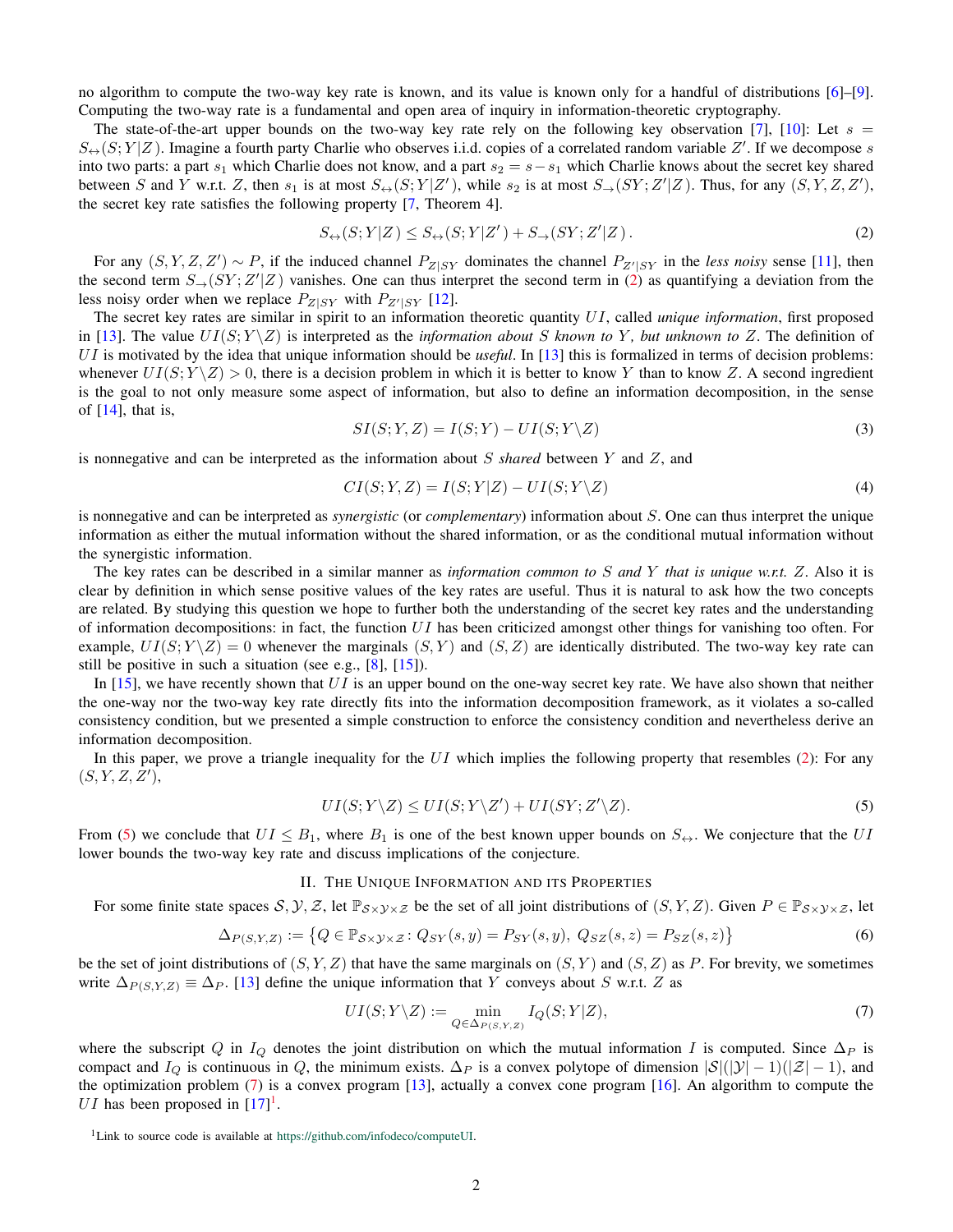The function  $UI$  satisfies the following consistency condition, which implies that  $SI$  and  $CI$  (defined in [\(3\)](#page-3-5) and [\(4\)](#page-3-6)) are symmetric in  $Y, Z$  [\[13\]](#page-8-12).

P.1 (*Consistency condition*).

$$
I(S;Y) + UI(S;Z\backslash Y) = I(S;Z) + UI(S;Y\backslash Z). \tag{8}
$$

UI also satisfies the following intuitive property.

<span id="page-4-5"></span>**P.2** (*Blackwell property*). For  $(S, Y, Z) \sim P$ , write  $Z \succeq_S Y$  if there exists a random variable Y' such that  $S - Z - Y'$  is a Markov chain and  $P_{SY'} = P_{SY}$ . Then  $UI(S; Y \setminus Z)$  vanishes if and only if  $Z \succeq_S Y$  [\[13,](#page-8-12) Lemma 6].

Blackwell's theorem [\[18\]](#page-8-18), [\[19\]](#page-8-19) implies that this property is equivalent to the fact that decision problems can be solved using Z at least as well as with Y. We call  $\succeq_S$  the *Blackwell order* (also called the degradation order). The UI then quantifies a deviation from the Blackwell order.

#### <span id="page-4-0"></span>*A. Monotonicity properties of the unique information*

In this section, we review basic properties that the function  $UI$  shares with the two-way secret key rate. We first note the following trivial bounds [\[13\]](#page-8-12).

$$
I(S;Y) - I(S;Z) \leq UI(S;Y\setminus Z) \leq \min\{I(S;Y), I(S;Y|Z)\}.
$$
\n
$$
(9)
$$

These bounds match the trivial bounds on the two-way secret key rate [\[2\]](#page-8-2) (note that  $S_{\leftrightarrow}(S; Y|Z)$  is symmetric under permutations of  $S, Y$ , while  $UI(S; Y \ X)$  is not):

$$
\max\{I(S;Y) - I(S;Z), I(Y;S) - I(Y;Z)\} \le S_{\leftrightarrow}(S;Y|Z) \le \min\{I(S;Y), I(S;Y|Z)\}.
$$
\n(10)

In a secret key agreement task, if either Eve has less information about  $S$  than Bob or, by symmetry, less information about  $Y$ than Alice, then Alice and Bob can exploit this difference to extract a secret key.

In [\[15\]](#page-8-15), we proved the following properties of the UI.

- <span id="page-4-4"></span>**P.3** (Monotonicity under local operations of Alice and Bob). For all  $(S, S', Y, Z)$  such that  $YZ-S-S'$  is a Markov chain,  $UI(S; Y \setminus Z) \geq UI(S'; Y \setminus Z)$  (and likewise for local operations on Y).
- P.4 (*Monotonicity under public communication by Alice*). For all (S, Y, Z) and functions f over the support of S,

<span id="page-4-7"></span>
$$
UI((S, f(S)); (Y, f(S))\setminus (Z, f(S))) \leq UI(S; Y\setminus Z).
$$

- **P.5** (*Normalization*). For a perfect secret bit  $P_{SSZ}(0,0|z) = P_{SSZ}(1,1|z) = \frac{1}{2}$ ,  $UI(S;S\Z) = 1$ .
- **P.6** (Additivity on tensor products). For n i.i.d. copies of  $(S, Y, Z) \sim P$ ,  $UI(\bar{S}^n; Y^n \setminus Z^n) = n \cdot UI(S; Y \setminus Z)$ .
- <span id="page-4-6"></span>**P.7** (*Asymptotic continuity*). For any  $P, P' \in \mathbb{P}_{\mathcal{S}\times\mathcal{Y}\times\mathcal{Z}}$ , and  $\epsilon \in [0, 1]$ , if  $||P - P'||_1 = \epsilon$ , then

$$
UI_{P'}(S;Y\setminus Z) - UI_P(S;Y\setminus Z) \le \zeta(\epsilon) + 5\epsilon \log \min\{|\mathcal{S}|,|\mathcal{Y}|\}
$$

for some bounded, continuous function  $\zeta : [0, 1] \to \mathbb{R}_+$  such that  $\zeta(0) = 0$ .

<span id="page-4-1"></span>*B. A triangle inequality for the unique information*

In this section, we prove the following triangle inequality.

<span id="page-4-2"></span>**Proposition 2.** For any  $(S, Y, Z, Z')$ ,  $UI(S; Y \setminus Z) \leq UI(S; Y \setminus Z') + UI(S; Z' \setminus Z)$ .

To prove Proposition [2,](#page-4-2) we need the following monotonicity property of the function  $UI$  that is proved in the appendix.

<span id="page-4-3"></span>**P.8** (*Monotonicity under local operations of Eve*). For all  $(S, Y, Z, Z')$  such that  $SY-Z-Z'$  is a Markov chain,  $UI(S; Y \setminus Z) \leq$  $UI(S; Y \backslash Z').$ 

For the special case when  $Z'$  is a deterministic function of  $Z$ , Property **[P.8](#page-4-3)** was shown in [\[20\]](#page-8-20).

One can gain an intuitive understanding of Proposition [\(2\)](#page-4-2) by iterating the basic information decomposition idea as follows. In the presence of a fourth variable Z', we would like to decompose  $u := UI(S; Y \setminus Z)$  into two parts: a part  $u_1$ , which Z' also knows, and the remainder  $u_2 = u - u_1$ , which Z' does not know. Clearly,  $u_1$  should be upper bounded by  $UI(S; Z'\Z)$ since Z' alone knows what Z' and Y share. Furthermore,  $u_2 \leq UI(S;Y\setminus Z')$  since what neither Z nor Z' knows is less than what  $Z'$  does not know. In total this gives a heuristic argument why the triangle inequality should hold.

*Proof.* Let  $(S, Y, Z, Z') \sim P$ . We use the following notation: For  $A, B \subseteq \{Y, Z, Z'\}$ ,  $\Delta_{P(S, A, B)}$  is the set of all joint distributions of  $(S, A, B)$  that have the same marginals on the pairs  $(S, A)$  and  $(S, B)$  as P.

Let  $Q^* \in \arg\min_{Q \in \Delta_{P(S, Z', Z)}} I(S; Z'|Z)$ . Extend  $Q^*$  to a distribution of  $S, Y, Z', Z$  via

$$
Q^*(s, y, z', z) = Q^*(s, z', z)P(y|s, z') \text{ if } P(s, z') > 0,
$$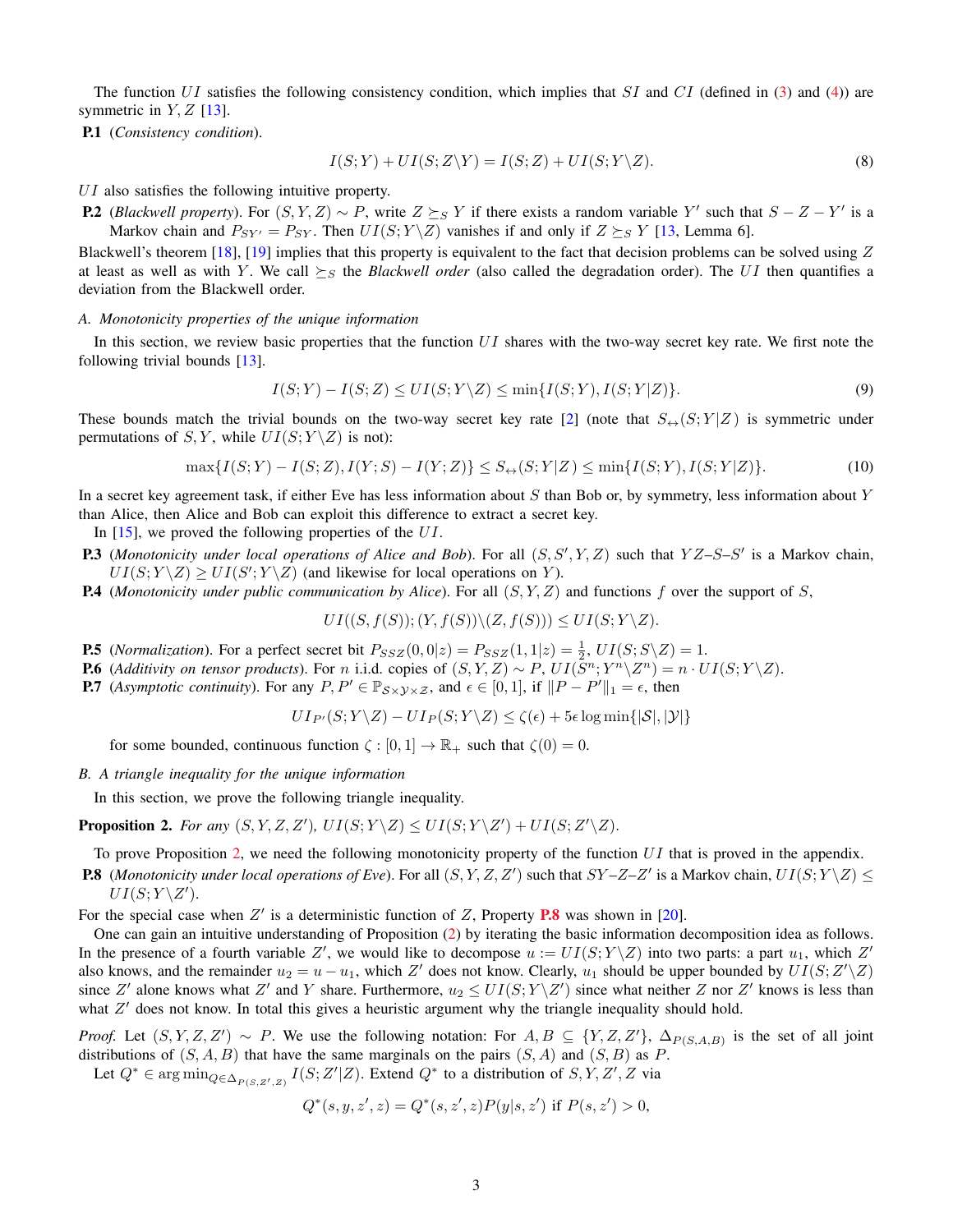and  $Q^*(s, y, z', z) = 0$  otherwise. Then  $Q^*(S, Y, Z') = P(S, Y, Z')$  and  $Q^*(S, Y, Z) \in \Delta_{P(S, Y, Z)}$ . Thus,

$$
\min_{Q \in \Delta_{Q^*(S,Y,Z'Z)}} I(S; YZ'|Z) \stackrel{(a)}{=} \min_{Q \in \Delta_{Q^*(S,Y,Z'Z)}} I(S; Z'|Z) + I(S; Y|Z'Z)
$$
\n
$$
\stackrel{(b)}{=} UI(S; Z'\backslash Z) + \min_{Q \in \Delta_{Q^*(S,Y,Z'Z)}} I_Q(S; Y|Z'Z)
$$
\n
$$
\stackrel{(c)}{=} UI(S; Z'\backslash Z) + UI_{Q^*(S; Y\backslash Z'Z)}
$$
\n
$$
\stackrel{(d)}{\leq} UI(S; Z'\backslash Z) + UI_{Q^*(S; Y\backslash Z') } = UI(S; Z'\backslash Z) + UI(S; Y\backslash Z').
$$

(a) follows from the chain rule of mutual information. (b) follows since the  $(S, Z, Z')$ -marginal is fixed in  $\Delta_{Q^*(S, Y, Z'Z)}$  and by definition of  $Q^*$ ,  $I_{Q^*}(S;Z'|Z) = UI(S;Z'\Z)$ . (c) follows because the second minimization in (b) defines  $UI_{Q^*}(S;Y\Z'Z)$ . Finally, (d) follows from Property [P.8](#page-4-3).

Let  $Q^+ \in \arg \min_{Q \in \Delta_{Q^*(S,Y,Z'Z)}} I(S;YZ'|Z)$ . Then

$$
Q^+(S, Y, Z) \in \Delta_{Q^*(S, Y, Z)} = \Delta_{P(S, Y, Z)}
$$

Therefore,

$$
\min_{Q\in\Delta_{Q^*(S,YZ',Z)}}I(S;YZ'|Z)=I_{Q^+}(S;YZ'|Z)\ge UI_{Q^+}(S;YZ'\backslash Z)\ge UI_{Q^+}(S;Y\backslash Z)=UI(S;Y\backslash Z),
$$

where in the last step we have used Property [P.3](#page-4-4) and the fact that  $Q^+(S, Y, Z) \in \Delta_{P(S, Y, Z)}$ . This completes the proof.

From Proposition [2](#page-4-2) and Property **[P.3](#page-4-4)** we conclude:

<span id="page-5-3"></span>**Corollary 3.** For any  $(S, Y, Z, Z')$ ,  $UI(S; Y \setminus Z) \leq UI(S; Y \setminus Z') + UI(SY; Z' \setminus Z)$ .

We can interpret Corollary [3](#page-5-3) like inequality [\(2\)](#page-3-1): Given  $(S, Y, Z, Z') \sim P$ , if the induced channel  $P_{Z|SY}$  dominates the channel  $P_{Z'|SY}$  in the Blackwell sense (see Property **[P.2](#page-4-5)**). then the second term  $UI(SY; Z'\Z)$  vanishes. One can interpret  $UI(SY; Z'\Y)$  as quantifying a deviation from the Blackwell order when we replace  $P_{Z|SY}$  with  $P_{Z'|SY}$ .

# III. BOUNDS ON SECRET KEY RATES

<span id="page-5-1"></span><span id="page-5-0"></span>*A. An upper bound on the one-way secret key rate*

 $S_{\rightarrow}$  admits the following characterization.

**Theorem 4** ([\[6,](#page-8-6) Theorem 1]). *The* one-way secret key rate  $S_{\rightarrow}$  (S; Y|Z) *for the source model is* 

$$
S_{\rightarrow}(S;Y|Z) = \max_{P_{UV|SYZ}} I(U;Y|V) - I(U;Z|V)
$$

*for random variables* U, V *of bounded cardinalities*  $|U| \leq |S|^2$  *and*  $|V| \leq |S|$ , *such that*  $V-U-S-YZ$  *is a Markov chain.* 

The bounds on the cardinalities imply that the optimization domain is a set of stochastic matrices of finite size, which makes it possible to turn this theorem into an algorithm to compute  $S_{\rightarrow}$ .

Like the  $UI, S_{\rightarrow} (S; Y|Z)$  depends only on the marginal distributions of the pairs  $(S, Y)$  and  $(S, Z)$  [\[6\]](#page-8-6). Using Properties **[P.3](#page-4-4)** – [P.7](#page-4-6) and results about protocol monotones [\[7\]](#page-8-8), [\[10\]](#page-8-9), [\[21\]](#page-8-21), [\[22\]](#page-8-22), one can show the following:

<span id="page-5-5"></span>**Theorem 5** ([\[15,](#page-8-15) Theorem 37]).  $UI(S; Y \mid Z)$  *is an upper bound for the one-way secret key rate*  $S_{\rightarrow}(S; Y | Z)$ *.* 

<span id="page-5-2"></span>*B. Known upper bounds on the two-way secret key rate*

As noted in [\(10\)](#page-4-7), a trivial upper bound on  $S_{\leftrightarrow}(S; Y|Z)$  is  $\min\{I(S; Y), I(S; Y|Z)\}$  [\[1\]](#page-8-1). An improved upper bound is given by the *intrinsic information* [\[2\]](#page-8-2).

$$
S_{\leftrightarrow}(S;Y|Z) \le I(S;Y\downarrow Z) := \min_{P_{Z'|Z}} I(S;Y|Z'),\tag{11}
$$

.

where Z' may be assumed to have a range of size at most  $|\mathcal{Z}|$  [\[23\]](#page-8-23).

[\[24\]](#page-8-24) noted that the intrinsic information exhibits a property called "locking", i.e., it can drop by an arbitrarily large amount on giving away a bit of information to Eve. In contrast, the two-way rate satisfies

$$
S_{\leftrightarrow}(S;Y|ZU) \ge S_{\leftrightarrow}(S;Y|Z) - H(U)
$$
\n<sup>(12)</sup>

<span id="page-5-4"></span>for jointly distributed random variables  $(S, Y, Z, U)$  [\[24,](#page-8-24) Theorem 3], and the conditional mutual information satisfies an analogous property. The same is true for the UI: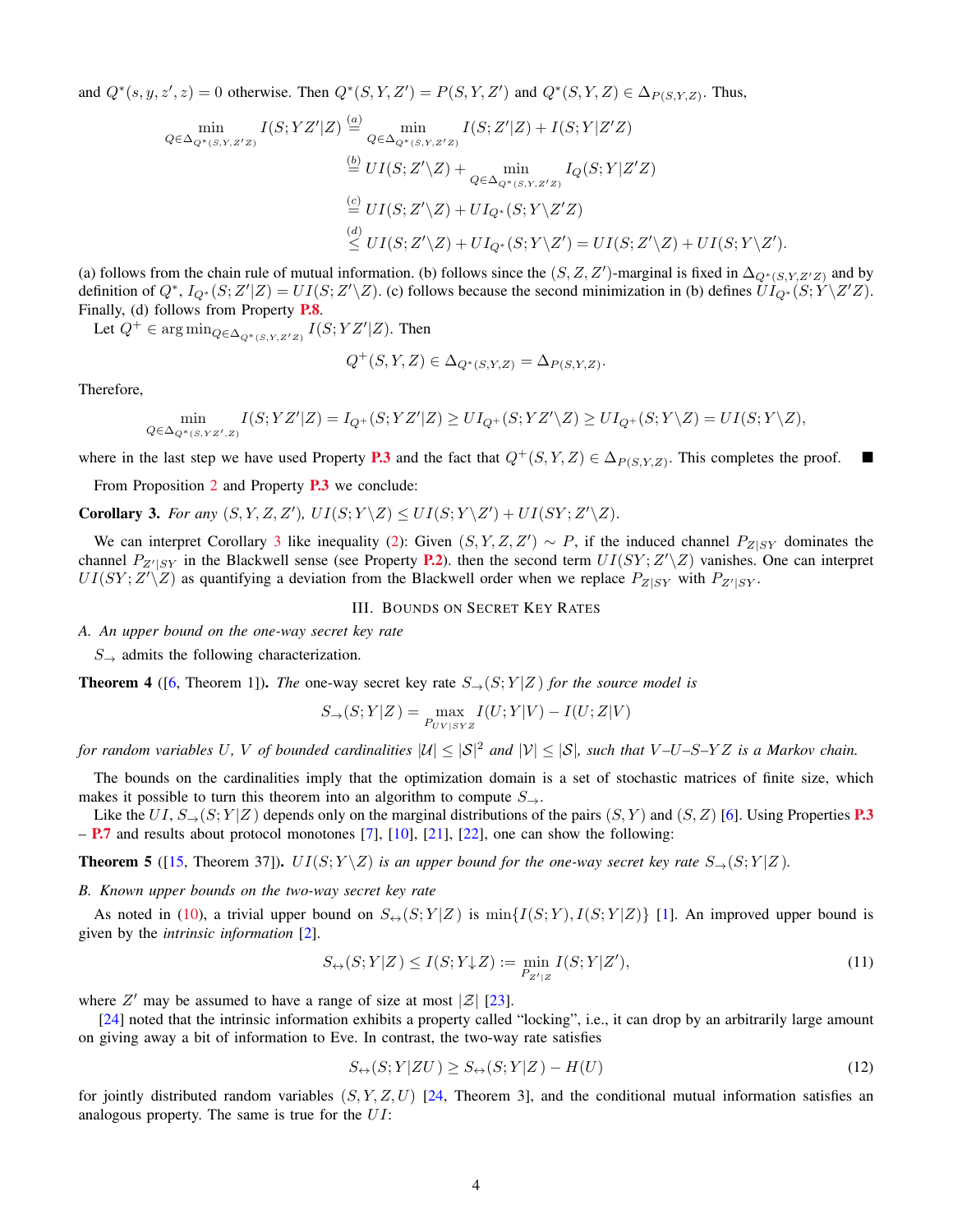P.9 (UI *does not lock*). For jointly distributed random variables (S, Y, Z, U),

$$
UI(S; Y \setminus ZU) \geq UI(S; Y \setminus Z) - H(U). \tag{13}
$$

The proof of Property **[P.9](#page-5-4)** is in the appendix.

[\[24\]](#page-8-24) proposed an improved upper bound called the *reduced intrinsic information*, which does not exhibit locking:

$$
I(S;Y\!\downarrow\downarrow\!Z):=\inf_{P_U|SYZ}I(S;Y\!\downarrow\!ZU)+H(U).
$$

Property [P.9](#page-5-4) implies that  $UI(S; Y \setminus Z) \leq I(S; Y \cup \cup Z)$ ; a fact that will be generalized later in Thereom [7.](#page-6-1)

The tightest known upper bound on the two-way rate is [\[7\]](#page-8-8)

$$
B_2(S;Y|Z) := \inf_{p_{Z'|S'Z}} I(S;Y|Z') + S_{\to}(SY;Z'|Z).
$$
 (14)

Unfortunately,  $B_2$  cannot be computed explicitly, as no bound on the size of  $Z'$  is known.

A slightly weaker but computable upper bound is given by the *minimum intrinsic information* [\[7\]](#page-8-8).

$$
B_1(S;Y|Z) := \min_{P_{Z'|SYZ}} I(S;Y|Z') + I(SY;Z'|Z),\tag{15}
$$

where  $|\mathcal{Z}'| \leq |\mathcal{S}||\mathcal{Y}||\mathcal{Z}|$ .

<span id="page-6-0"></span>*C. Unique information based bounds on the two-way rate and a conjecture*

We now investigate some properties of the function  $UI$  in relation to upper bounds on the two-way rate. We first list the following known chain of bounds on the two-way rate.

$$
S_{\rightarrow}(S;Y|Z) \le S_{\leftrightarrow}(S;Y|Z) \le B_2(S;Y|Z) \le B_1(S;Y|Z) \le I(S;Y\downarrow\downarrow Z) \le I(S;Y\downarrow\downarrow Z) \le I(S;Y|Z). \tag{16}
$$

Corollary [3](#page-5-3) implies the following result.

<span id="page-6-2"></span>**Proposition 6.**  $UI(S; Y \setminus Z) \leq B_1(S; Y | Z)$ .

From Theorem [5](#page-5-5) and Proposition [6,](#page-6-2) we have the following chain of inequalities relating the bounds on the two-way rate.

<span id="page-6-1"></span>**Theorem 7.**  $S_{\rightarrow}(S; Y|Z) \leq UI(S; Y \setminus Z) \leq B_1(S; Y|Z) \leq I(S; Y \cup Z) \leq I(S; Y \cup Z) \leq I(S; Y|Z).$ 

Given  $(S, Y, Z) \sim P$ , let

<span id="page-6-5"></span><span id="page-6-4"></span>
$$
Q^* \in \underset{Q \in \Delta_{P(S,Y,Z)}}{\text{arg min}} I_Q(S;Y|Z). \tag{17}
$$

The distribution  $Q^*$  is called a *minimum synergy* distribution, as  $CI(S; Y, Z) = 0$  if and only if  $P = Q^*$ . By definition,  $I_{Q^*}(S;Y|Z) = UI(S;Y\setminus Z)$ . An immediate consequence of Theorem [7](#page-6-1) is the following: Choosing  $P=Q^*$ , all known upper bounds on the two-way rate collapse to the  $UI$  and the conditional mutual information, respectively.

Examples are known which show that UI is not an upper bound on  $S_{\leftrightarrow}$  (see e.g., [\[15,](#page-8-15) Example 41], [\[8,](#page-8-14) Appendix]). We make the following conjecture.

# <span id="page-6-3"></span>Conjecture 8.  $UI(S; Y \setminus Z) \leq S_{\leftrightarrow}(S; Y | Z)$ *.*

Let us briefly mention why we believe that this conjecture is true. Firstly, while the function  $UI(S; Y \backslash Z)$  depends only on the marginals of the pairs  $(S, Y)$  and  $(S, Z)$ , the same is not true for  $S_{\leftrightarrow}(S; Y|Z)$  which depends on the full joint distribution of  $(S, Y, Z)$ . Secondly, unlike  $S \leftrightarrow (S; Y | Z)$  which is symmetrical in S and Y, the function UI is asymmetric in all three variables. This asymmetry is manifest, for instance, when we note that  $UI(S; Y \ X)$  is not monotone under public communication by Bob.

**Remark 9** (Sandwich bound on  $S_{\leftrightarrow}(S;Y|Z)$ ). *If Conjecture* [8](#page-6-3) *is true, then* 

$$
UI(S; Y \setminus Z) = I_{Q^*}(S; Y|Z) \le S_{\leftrightarrow}(S; Y|Z) \le I_P(S; Y|Z). \tag{18}
$$

[\(18\)](#page-6-4) *implies that the set of all* Q<sup>∗</sup> *as in* [\(17\)](#page-6-5) *is a set of distributions for which the* UI *equals the two-way rate.*

A related work [\[9\]](#page-8-7) gives necessary conditions for when the two-way rate equals the conditional mutual information.

**Definition 10.** *Define the following functions on*  $\mathbb{P}_{S \times Y \times Z}$ *.* 

$$
B_{sUI}(S;Y|Z) := \inf_{P_{Z'|SYZ}} UI(S;Y\backslash Z') + UI(SY;Z'\backslash Z).
$$
  

$$
B_{gUI}(S;Y|Z) := \inf_{P_{Z'|SYZ}} I(S;Y|Z') + UI(SY;Z'\backslash Z).
$$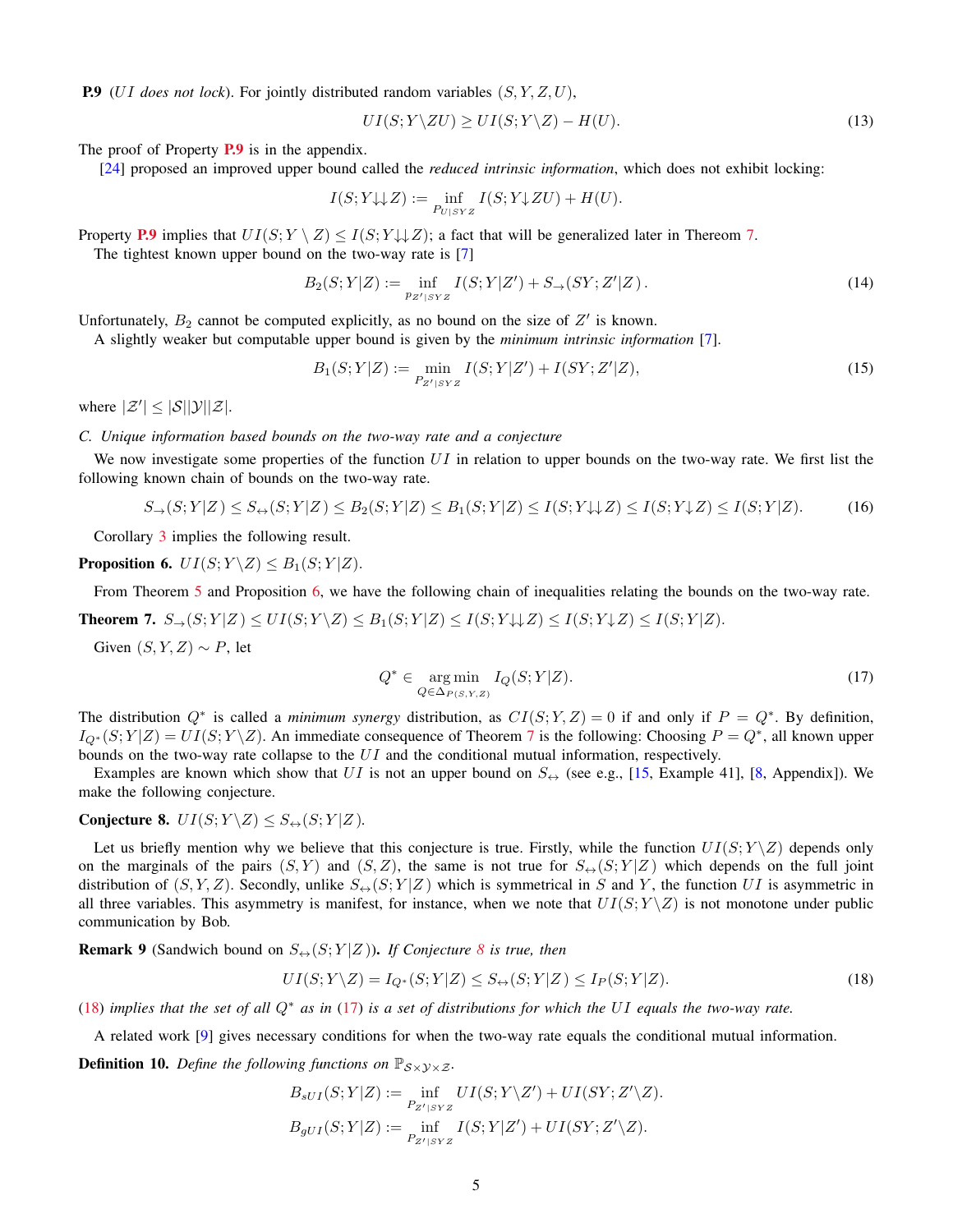As the following proposition shows,  $B_{gUI}(S; Y|Z)$  is a new upper bound on the two-way rate which is juxtaposed between the two best known bounds  $B_2$  and  $B_1$ .

#### Proposition 11.

$$
B_{sUI}(S;Y|Z) = UI(S;Y\setminus Z) \leq B_{gUI}(S;Y|Z)
$$
\n<sup>(19)</sup>

$$
B_2(S;Y|Z) \le B_{gUI}(S;Y|Z) \le B_1(S;Y|Z)
$$
\n(20)

*Proof.* The left equality in [\(19\)](#page-7-2) follows from Corollary [3](#page-5-3) and

$$
B_{sUI}(S;Y|Z) = \inf_{P_{Z'|SYZ}}UI(S;Y\backslash Z') + UI(SY;Z'\backslash Z) \leq \inf_{P_{Z'|Z}:SY-Z-Z'}UI(S;Y\backslash Z') = UI(S;Y\backslash Z),
$$

where the last equality uses Property [P.8](#page-4-3). The right inequality in [\(19\)](#page-7-2) follows from Corollary [3](#page-5-3) and from  $UI(S; Y \mid Z') \leq$  $I(S;Y|Z').$ 

Statement [\(20\)](#page-7-3) follows from Theorem [5](#page-5-5) by noting that  $S_\rightarrow (SY; Z'|Z) \leq UI(SY; Z'\setminus Z) \leq I(SY; Z'|Z)$ .

### <span id="page-7-3"></span><span id="page-7-2"></span>IV. CONCLUSION

<span id="page-7-0"></span>We showed a triangle inequality for the unique information which implies that the  $UI$  is never greater than one of the best known upper bounds on the two-way secret key rate. We conjecture that the  $UI$  is indeed a lower bound on the two-way rate. Assuming that the conjecture is true, we characterized a set of distributions for which the two-way rate equals the conditional mutual information and the UI. This provides an operational characterization of the UI.

# <span id="page-7-4"></span><span id="page-7-1"></span>APPENDIX

*Proof of Property* **[P.8](#page-4-3)**. Let  $(S, Y, Z) \sim P$  and  $(S, Y, Z, Z') \sim P'$ . By definition, P is a marginal of P'. Let  $Q \in \Delta_{P(S, Y, Z)}$ , and let  $Q'(s, y, z, z') = Q(s, y, z)P'(z'|s, z)$  if  $P(s, z) > 0$  and  $Q'(s, y, z, z') = 0$  otherwise. Then  $Q' \in \Delta_{P'(S, Y, ZZ')}$ . Moreover, Q is the  $(S, Y, Z)$ -marginal of  $Q'$ , and  $Y - SZ - Z'$  is a Markov chain w.r.t.  $Q'$  by construction. Therefore,

$$
\begin{aligned} I_{Q'}(S;Y|ZZ') &= I_{Q'}(SZ';Y|Z) - I_{Q'}(Z';Y|Z) \\ &\leq I_{Q'}(SZ';Y|Z) = I_{Q'}(S;Y|Z) + I_{Q'}(Z';Y|SZ) = I_{Q'}(S;Y|Z) = I_Q(S;Y|Z). \end{aligned}
$$

Taking the minimum over  $Q \in \Delta_{P(S,Y,Z)}$ , we conclude that

<span id="page-7-5"></span>
$$
UI(S; Y \setminus Z, Z') \leq UI(S; Y \setminus Z). \tag{21}
$$

If  $SY-Z-Z'$  is a Markov chain by assumption, then

$$
UI(S; Y \setminus Z, Z') = \min_{Q' \in \Delta_{P'(S,Y,ZZ')}} I_{Q'}(S; Y | Z Z')
$$
  
\n
$$
\stackrel{(a)}{=} \min_{Q' \in \Delta_{P'(S,Y,ZZ')}} I_{Q'}(S; Y | Z) - I_{Q'}(S; Z' | Z) + I_{Q'}(S; Z' | ZY)
$$
  
\n
$$
\stackrel{(b)}{\geq} \min_{Q' \in \Delta_{P'(S,Y,ZZ')}} I_{Q'}(S; Y | Z)
$$
  
\n
$$
\stackrel{(c)}{\geq} \min_{Q \in \Delta_{P(S,Y,Z)}} I_{Q}(S; Y | Z) = UI(S; Y \setminus Z),
$$
  
\n(22)

where (a) follows from the chain rule of mutual information, (b) follows since  $SY - Z - Z'$  w.r.t. P' implies  $I_{Q'}(S; Z'|Z) = 0$ , and (c) follows since Q is the  $(S, Y, Z)$ -marginal of Q' and  $Q' \in \Delta_{P'}$  implies  $Q \in \Delta_P$ . [\(21\)](#page-7-4) and [\(22\)](#page-7-5) together imply  $UI(S; Y \backslash Z) = UI(S; Y \backslash Z, Z').$ 

Since [\(21\)](#page-7-4) holds for any  $(S, Y, Z, Z')$ , exchanging Z' and Z in (21) gives  $UI(S; Y \setminus Z) = UI(S; Y \setminus Z, Z') \leq UI(S; Y \setminus Z')$ which completes the proof.

*Proof of Property* **[P.9](#page-5-4)***.* Let  $(S, Y, Z, U) \sim \widetilde{P}$  and let P be the  $(S, Y, Z)$ -marginal of  $\widetilde{P}$ *.* Let

$$
\widetilde{Q}^* \in \underset{\widetilde{Q} \in \Delta_{\widetilde{P}(S,Y,ZU)}}{\arg \min} I_{\widetilde{Q}}(S;Y|ZU), \text{ and } Q^* \in \underset{Q \in \Delta_{P(S,Y,Z)}}{\arg \min} I_Q(S;Y|Z).
$$

Then

$$
UI(S;Y\setminus ZU) = I_{\widetilde{Q}^*}(S;Y|ZU) \geq I_{\widetilde{Q}^*}(S;Y|Z) - H(U) \geq I_{Q^*}(S;Y|Z) - H(U) = UI(S;Y\setminus Z) - H(U),
$$

where in the third step we have used the fact that for any  $\tilde{Q} \in \Delta_{\tilde{P}}$ , the  $(S, Y, Z)$ -marginal of  $\tilde{Q}$  lies in  $\Delta_P$ .